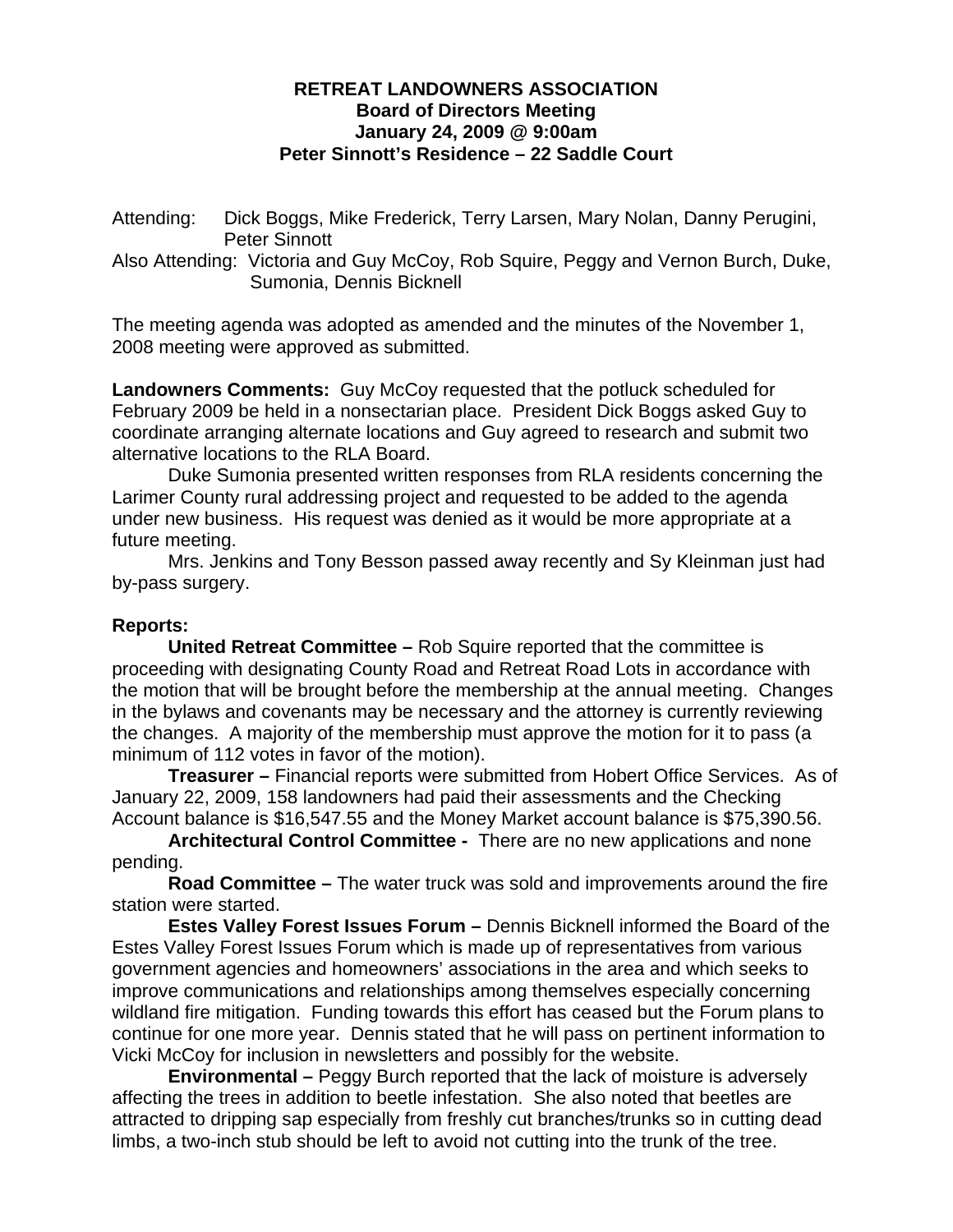**Forest Preservation Committee –** This committee (Danny Perugini, Mary Nolan and Graham Fowler) was formed at the last Board meeting. The Committee felt a policy to deal with the beetle infestation is necessary and it was decided to contact Jim Persichetti, who had previously worked on this issue, for his input and to work closely with Peggy Burch in identifying trees and taking action this spring.

**Glen Haven Community Preservation Group (GHCPG) –** Danny Perugini reported that an amendment proposed to the County Commissioners on January  $5<sup>th</sup>$ , that would have closed the issue of Glen Haven maintaining its name with respect to physical property locations, was withdrawn. The GHCPG was initiated 2-1/2 years ago when the County started its Rural Addressing project and proposed renaming Glen Haven properties either as being located in Drake or Estes Park. The GHCPG (with representation from the RLA, GHA, GHAVFD and County Road 43 residents) feels strongly that a solution can be agreed upon by the County, US Postal Service and Glen Haven Residents and is pursuing it. The GHCPG is currently requesting the RLA and GHA associations and residents to contact their congressional representatives requesting their help in arriving at a solution that would ensure efficient emergency services dispatching and maintain the current Glen Haven area designation.

**Maitland Agreement/Assessment –** Director Terry Larsen reviewed with Marcy Trahan the Maitland Agreement and the possibility of assessing the property in 2010. After considerable discussion it was moved and seconded that the Maitland Agreement be honored and the property not be assessed an annual membership assessment. Upon voting, the motion passed 5-1.

**GHAVFD/RMNP Grant -** Notification was received regarding a community assistance grant given through the Glen Haven Area Volunteer Fire Department by Rocky Mountain National Park. Peter Sinnott will contact the GHAVFD to see if some of the RLA fire mitigation needs can meet the qualifications for the grant.

**Bylaws Review –** The latest versions of the Bylaws are not recorded in the Larimer County records. The Committee will pursue past amendments to the Bylaws, search the boxes of records currently in Jan Ricker's basement, and attempt to update and consolidate the Bylaws.

**Covenant Violations –** President Dick Boggs stated that complaints regarding and obvious violations of the covenants will be acted upon. He will present a list at the March meeting.

**Dry Fire Hydrants –** President Dick Boggs will coordinate with the GHAVFD to install additional dry fire hydrants in the RLA area.

**Annual Meeting –** The Holiday Inn has been reserved for the annual meeting to be held on July 18, 2009.

Meeting adjourned.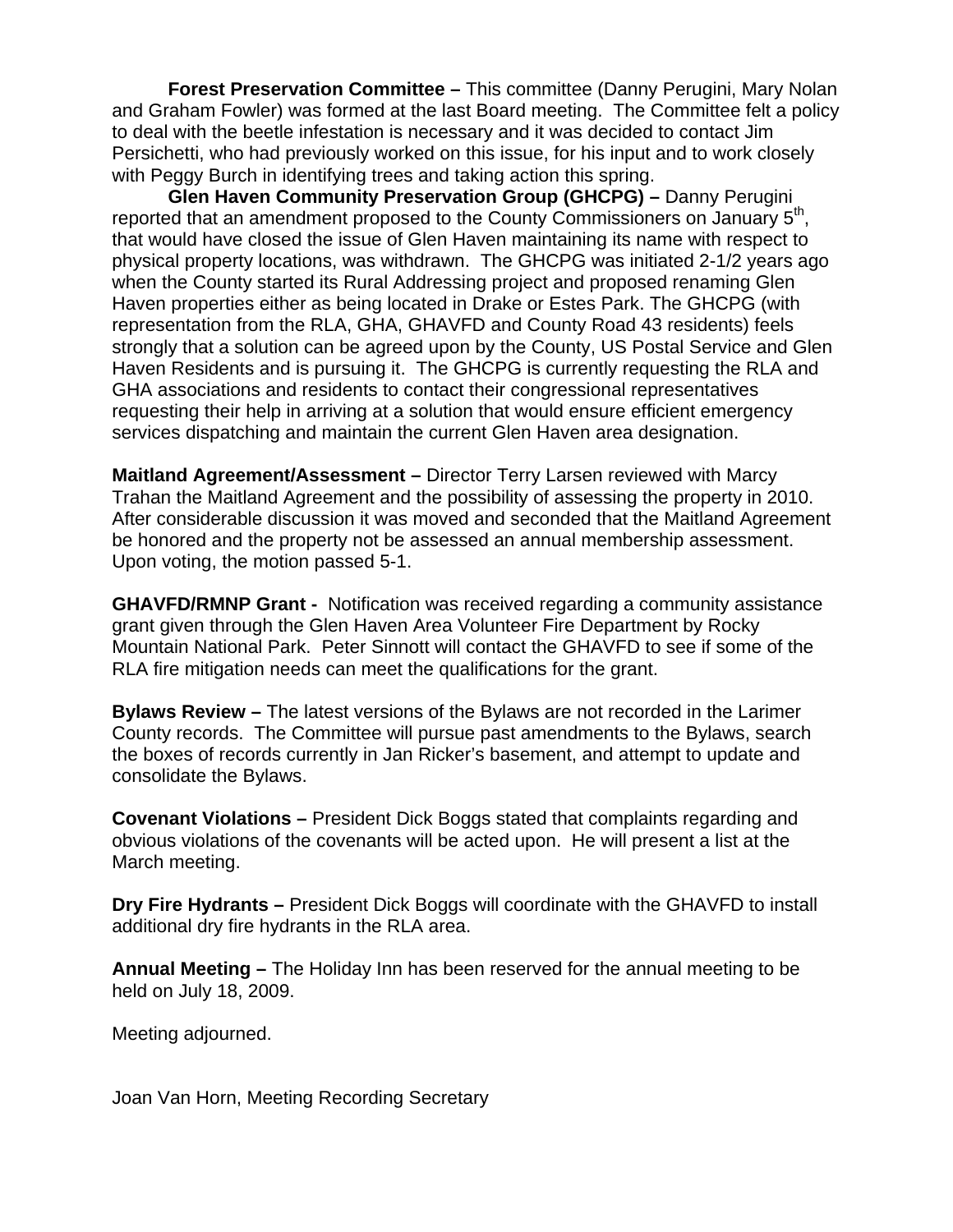# **RETREAT LANDOWNERS ASSOCIATION Board of Directors Meeting** March 14, 2009 @ 9:00am Mike Frederick's Residence - Copper Hill Road

Attending: Dick Boggs, Graham Fowler, Mike Frederick, Terry Larsen, Mary Nolan, Danny Perugini, Peter Sinnott Also Attending: Victoria and Guy McCoy, Rob Squire, Duke Sumonia, Ann Martin, Becky Lorenz, Dennis Bicknell

The meeting agenda was adopted and the minutes of the January 24, 2009 meeting were approved as submitted.

Landowners Comments: Victoria McCoy submitted a document entitled "HOA Fiduciary Sensitivity" written by Richard Thompson and requested it be included with the meeting minutes.

Duke Sumonia submitted a letter and attachment dated March 14, 2009 asking two questions and requested it be included with the meeting minutes.

# **Reports:**

**Treasurer** – Financial reports were submitted from Hobert Office Services. As of March 11, 2009, 215 landowners had paid their assessments and the Checking Account balance was \$8,454.76 and the Money Market account balance was \$75,390.56. It was moved, seconded and carried that the (1) financial reports be accepted with transferring \$500 budgeted for the Fire Station #2 cleanup to the website update/conversion and (2) the RLA attorney be contacted to initiate lien filings on properties on which assessments are not yet paid.

United Retreat Committee – Rob Squire explained that the next step is a twofold process: (1) The covenants would need to be amended to allow changes to be accomplished more easily (requires 67% vote of approval) and (2) The Bylaws would need to be amended to enact the assessment changes. The voting could take place either by mail or at the annual meeting. The Board will review the proposed covenant and bylaw changes and determine how the voting will be conducted.

Architectural Control Committee - Two applications for a detached garage and exercise building were reviewed and approved.

Road Committee - More moisture is needed to adequately grade the roads. Equipment repairs were made. Larimer County recently graded Dunraven Glade Road.

**Estes Valley Forest Issues Forum - The next meeting is scheduled for April** 22, 2009.

**Environmental/Forest Preservation Committee – Dick Boggs reported (on** behalf of Peggy Burch) that they checked on a dead stand of trees on Miller Fork Road and there was some beetle infestation so some trees will need to be removed prior to the beetles migrating. Danny Perugini researched the costs of Pheromone packets. He agreed to write an article for the newsletter explaining this type of prevention measure and to offer sales of the packets to interested homeowners.

Glen Haven Community Preservation Group (GHCPG) - Reverse 911 procedures have been reinstated for the Glen Haven/Retreat area and all indications at this point are that Glen Haven will remain as the community designation.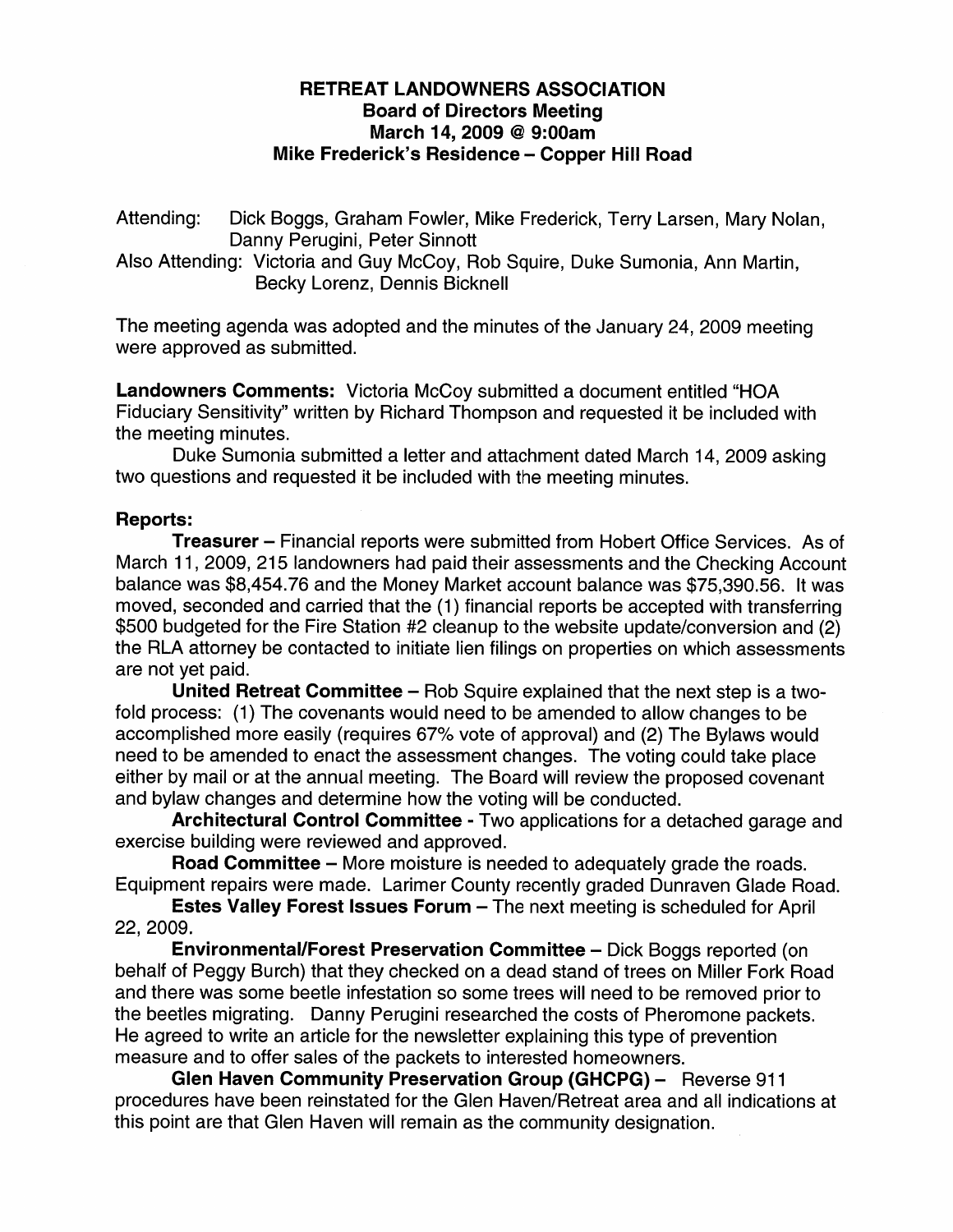**Bylaws Review Committee – The Bylaws have been reviewed and only minor** changes are needed.

# **New Business:**

Nominating Committee - Three positions will be available on the Board of Directors. Danny Perugini will seek an assistant for this committee and submit notification to the newsletter.

Financial Review - Volunteers are needed to conduct the annual financial review. President Dick Boggs will ask various members to serve.

## **Old Business:**

**Covenant Violations - Several violations of uncovered fuel tanks, old slash** piles, long-term parked trailers, and unsightly sheds were identified. President Boggs will write letters to the property owners in accordance with the violations procedure.

Dry Fire Hydrants - Installation of additional dry fire hydrants will be pursued later in the spring. It was proposed that an article concerning precautionary actions for high fire danger be in the next newsletter.

Meeting adjourned.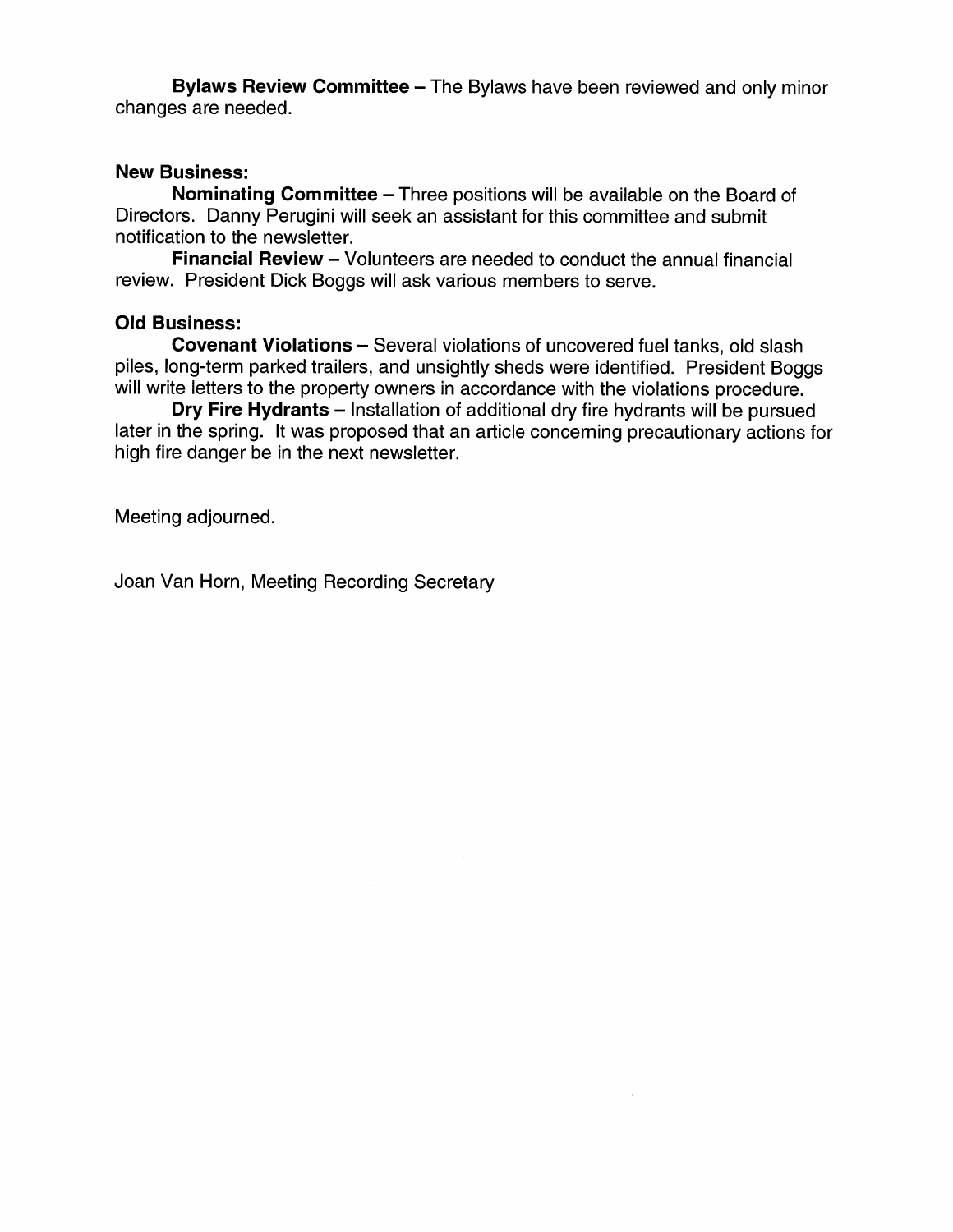**August 21, 2002** 

# **HOA Fiduciary Sensitivity**

by Richard Thompson

A "fiduciary" is someone that has been entrusted to act on behalf of another. It is an ancient and noble calling to serve another's interest for no compensation. The principle of fiduciary is central to the role of directors that serve on a homeowner association board.

The community members elect individuals they deem trustworthy to care for the HOA assets and that which is near and dear to all...their homes. Being a fiduciary should never be taken lightly. In the pecking order of Board responsibilities, it's at the top.

There are those that sidestep their fiduciary duty in route to the Board. This becomes glaringly apparent when someone gets elected and comes packing a personal agenda (hidden or otherwise). Playing out this agenda is totally contrary to the fiduciary principle. It's a wolf in sheep's clothing. There's a fox in the henhouse. Do what you would do with any varmint. Run them off.

Another anti-fiduciary slant is the "I was elected to make decisions" mentality. While maybe well meaning, this attitude presupposes that the community is just fine with whatever this person decides. By extension, this person believes that soliciting community input on important issues is a waste of time. Wrong, wrong, (repeat) wrong.

Polling members on significant policy or rule changes is the height of fiduciary sensitivity. If you have the community's general agreement on a rule, there will be less need for enforcement and fewer confrontations after it's adopted. Soliciting input also uncloaks Board meetings by casting hot topics directly in front of the electorate. This promotes trust. And trust overcomes the Board's need to explain each and every action.

A fiduciary is a servant by definition. This means keeping others' interests above one's own. This means keeping the "Big Picture" clearly in focus rather than squinting at the small print. By filtering decisions through a fiduciary screen, the Board will remain sensitive to its highest calling. HOA Fiduciary sensitivity makes sense.

For more innovative HOA management techniques, subscribe to www. Regenesis.net.

#### Copyright © 2002 Realty Times. All Rights Reserved.

With an award winning staff of writers providing up to the minute real estate news and advice, thousands of REALTORS® in North America reporting daily market conditions, and a nationally broadcast television news program, Realty Times is the one-stop shop for real estate information. That's why over 10,000 real estate professionals have turned to us for their publicity needs.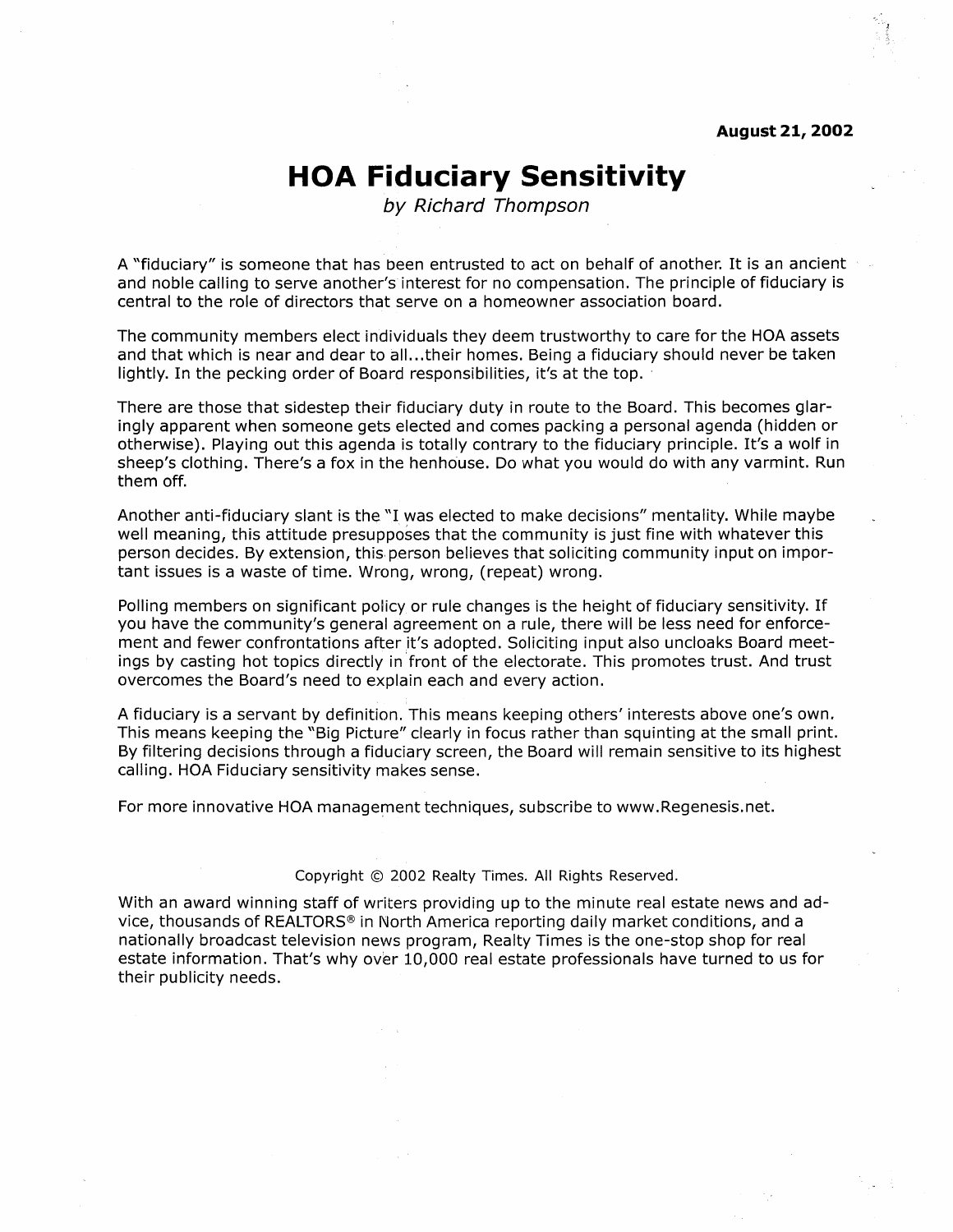## March 14, 2009

#### **Landowner Comments**

Submitted for the minutes, RLA board meeting, March 14, 2009

1. Will the board comply with the Annual Disclosure requirement of CCIOA (38-33.3- $209.4(2)$ ?

 $\frac{d\phi}{dt}$ 

발음 : 1999년 - 1999년<br>대한민국의 대한민국의 대한민국의 대한민국의 대한민국의 대한민국의 기대

 $\beta$  -ga

2. As some members may not have computers and/or skills to access the RLA official website will the board, at members request, provide the required disclosure by firstclass mail?

 $\mathbb{Q}^{\mathbb{CP}}$ 

jakon.

 $\mathbb{R}$  .

ns is

**Respectively submitted** 

Le Sumonia  $\Delta$ 

**Duke Sumonia**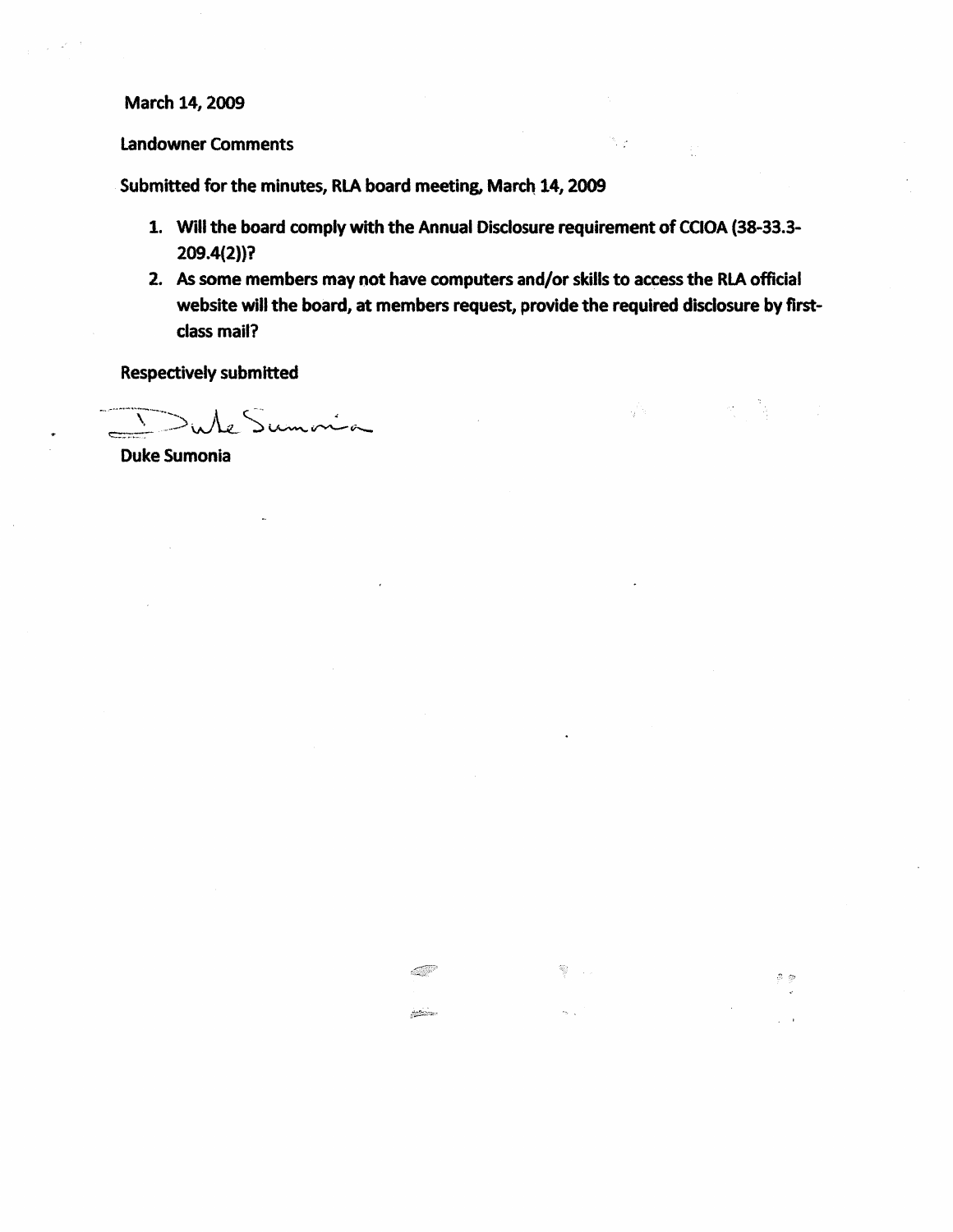38-33.3-209.4. Public disclosures required - identity of association - agent - manager - contact information.

Within ninety days after assuming control from the declarant pursuant to section 38-33.3- $(1)$ 303(5), the association shall make the following information available to unit owners upon reasonable notice in accordance with subsection (3) of this section. In addition, if the association's address, designated agent, or management company changes, the association shall make updated information available within ninety days after the change:

- The name of the association: (a)
- The name of the association's designated agent or management company, if any; (b)
- A valid physical address and telephone number for both the association and the  $\mathbf{c}$ designated agent or management company, if any;
- The name of the common interest community; (d)
- The initial date of recording of the declaration, and  $(e)$
- The reception number or book and page for the main document that constitutes  $\mathbf{f}$ the declaration.

 $(2)$ Within ninety days after assuming control from the declarant pursuant to section 38-33.3-303(5), and within ninety days after the end of each fiscal year thereafter, the association shall make the following information available to unit owners upon reasonable notice in accordance with subsection (3) of this section:

The date on which its fiscal year commences;  $(a)$ 

 $(4)$ 

-25년~~호 ()  $\sigma$  ,  $\sigma$  ,  $\sigma$  )

وسابري والم

- Its operating budget for the current fiscal year; (b)
- A list, by unit type, of the association's current assessments, including both regular  $(c)$ and special assessments:
- Its annual financial statements, including any amounts held in reserve for the fiscal (d) year immediately preceding the current annual disclosure;
- The results of its most recent available financial audit or review;
- (e)<br>(f) A list of all association insurance policies, including, but not limited to, property, general liability, association director and officer professional liability, and fidelity policies. Such list shall include the company names, policy limits, policy deductibles, additional named insureds, and expiration dates of the policies listed.
- $\begin{pmatrix} 0 \\ 0 \end{pmatrix}$ All the association's bylaws, articles, and rules and regulations;
- The minutes of the executive board and member meetings for the fiscal year immediately preceding the current annual disclosure; and
- The association's responsible governance policies adopted under section 38-33.3- $\bf{a}$ 209.5.

 $(3)$ It is the intent of this section to allow the association the widest possible latitude in methods and means of disclosure, while requiring that the information be readily available at no cost to unit owners at their convenience. Disclosure shall be accomplished by one of the following means: posting on an internet web page with accompanying notice of the web address via first-class mail or e-mail; the maintenance of a literature table or binder at the association's principal place of business; or mail or personal delivery. The cost of such distribution shall be accounted for as a common expense liability.

Notwithstanding section 38-33.3-117(1)(h.5), this section shall not apply to a unit, or the owner thereof, if the unit is a time-share unit, as defined in section 38-33-110(7).  $\frac{1}{\sqrt{2}}$ 

န့်ကွာ

"너 그

ال<br>التربي<del>ة تع</del>لية أكثر إ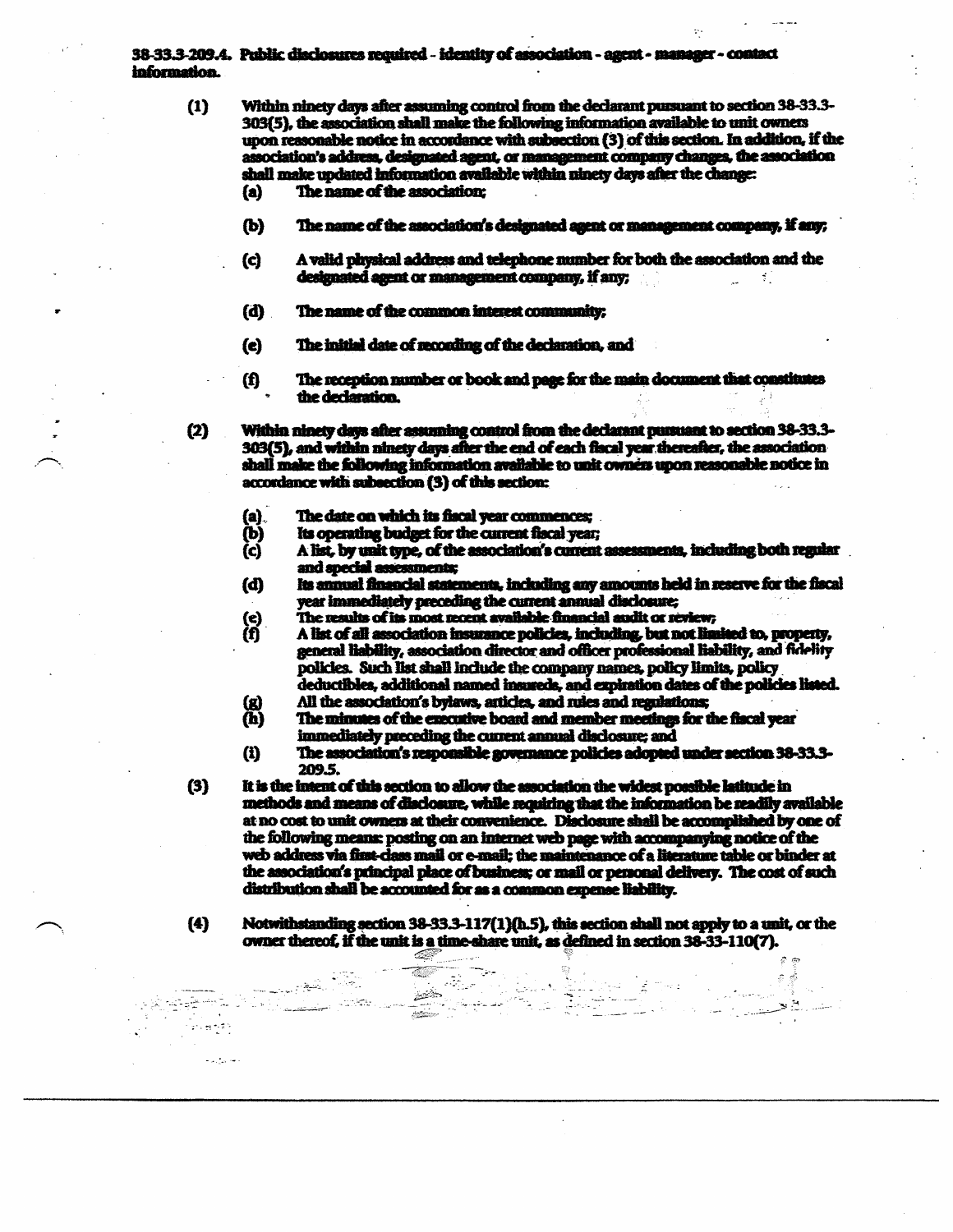# **Retreat Landowners Association Executive Board of Directors Meeting March 14, 2009**

**Attending: Dick Boggs, Mike Frederick, Terry Larsen, Mary Nolan, Peter Sinnott** 

**An executive meeting was held to discuss legal issues related to potential lawsuits.**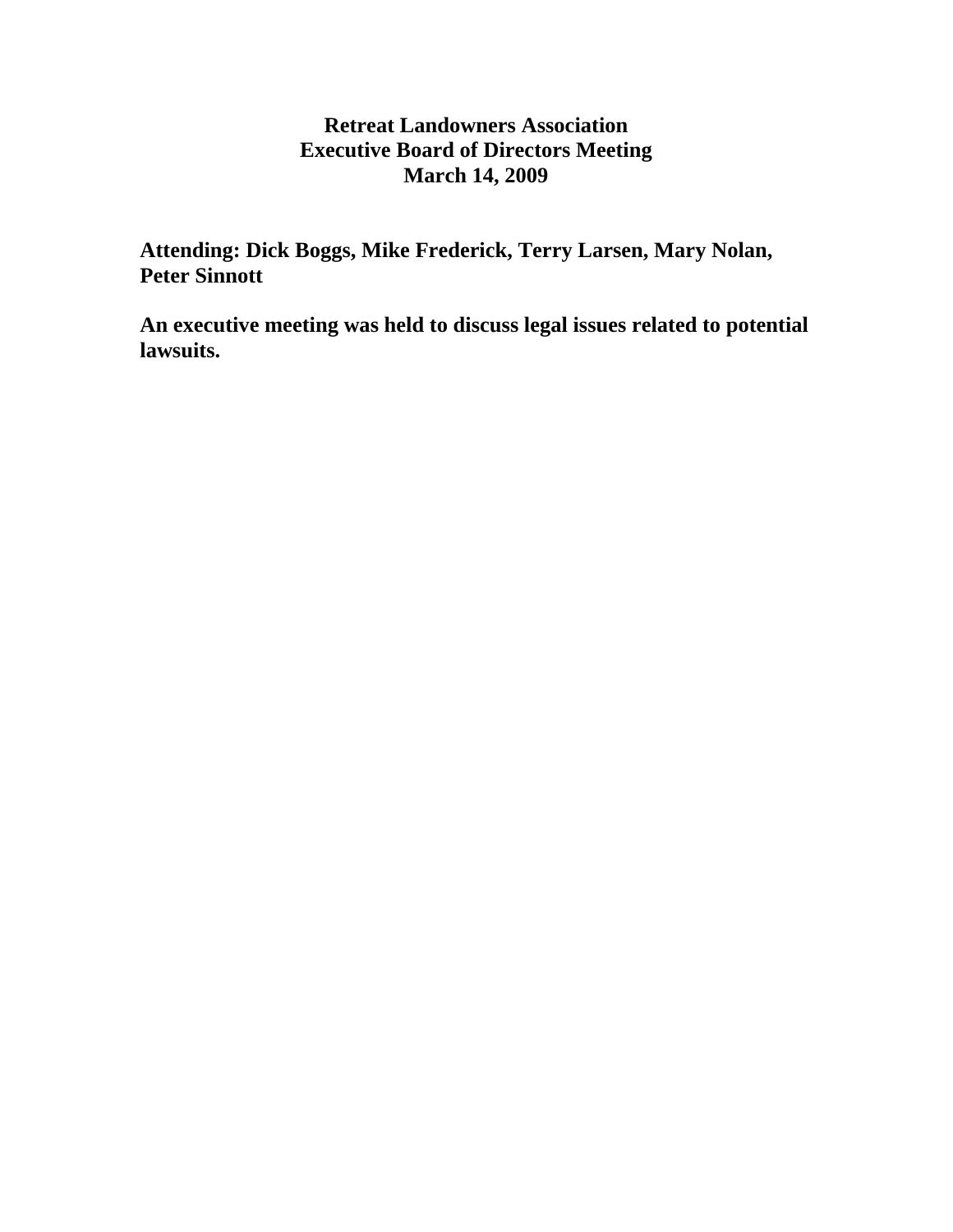# **RETREAT LANDOWNERS ASSOCIATION Board of Directors Meeting May 16, 2009 @ 9:00am Terry Larsen's Residence – Streamside Drive**

Attending: Dick Boggs, Mike Frederick, Terry Larsen, Mary Nolan, Peter Sinnott Also Attending: Victoria and Guy McCoy, Rob Squire, Duke Sumonia, Ann Martin, Becky Lorenz, Peggy and Vernon Burch, Ron Spurlin

The meeting agenda was adopted as amended and the minutes of the March 14, 2009 meeting were approved as submitted.

An executive session of the Board of Directors was held on April 3, 2009 at which the current editor of the RLA Newsletter was dismissed.

**Landowners Comments:** Ron Spurlin stated that he was coordinating beetle spraying for RLA members that wished to participate. He had obtained bids from two companies and wanted assistance from the Board in notifying owners. The Board explained that beetle spraying is the choice of the individual property owners and that the Board is not involved but agreed that the information could be put on the RLA website and members could be notified by email.

 Duke Sumonia submitted a letter dated May 16, 2009 which is attached and made a part of these minutes.

**Board Members Comments:** President Dick Boggs praised RLA member Jay Bedford who passed away recently.

# **Reports:**

 **United Retreat Committee –** Rob Squire provided wording for the proposals that had been reviewed and finalized by the attorney. He emphasized that the attorney advised changing the covenants and bylaws (as opposed to just amending the bylaws) in order to provide a stronger legal position. The ramifications of changing only the bylaws versus changing both the covenants and related bylaws were discussed at great length. The process of changing both the covenants and bylaws would be as follows:

 1. Obtain an affirmative vote at the Annual Meeting to allow the covenants to be amended/changed (along with the process to do so);

 2. If the affirmative vote is received, then the issue must go to court and be determined by a judge that such is legal;

 3. If the judge deems it to be legal, proceed with changes/amendments to covenants and bylaws (this may be voted on at the annual meeting but its implementation would be pending court approval).

 It was moved, seconded and unanimously carried that the proposal to allow changes to be made to the covenants be brought before the membership for vote at the annual meeting along with Exhibit A which defines the lots included within the Retreat Landowners Association.

 It was also moved, seconded and unanimously carried that the proposal to change the covenants and related bylaws provisions to allow prorating of road assessments be brought before the membership for vote at the annual meeting.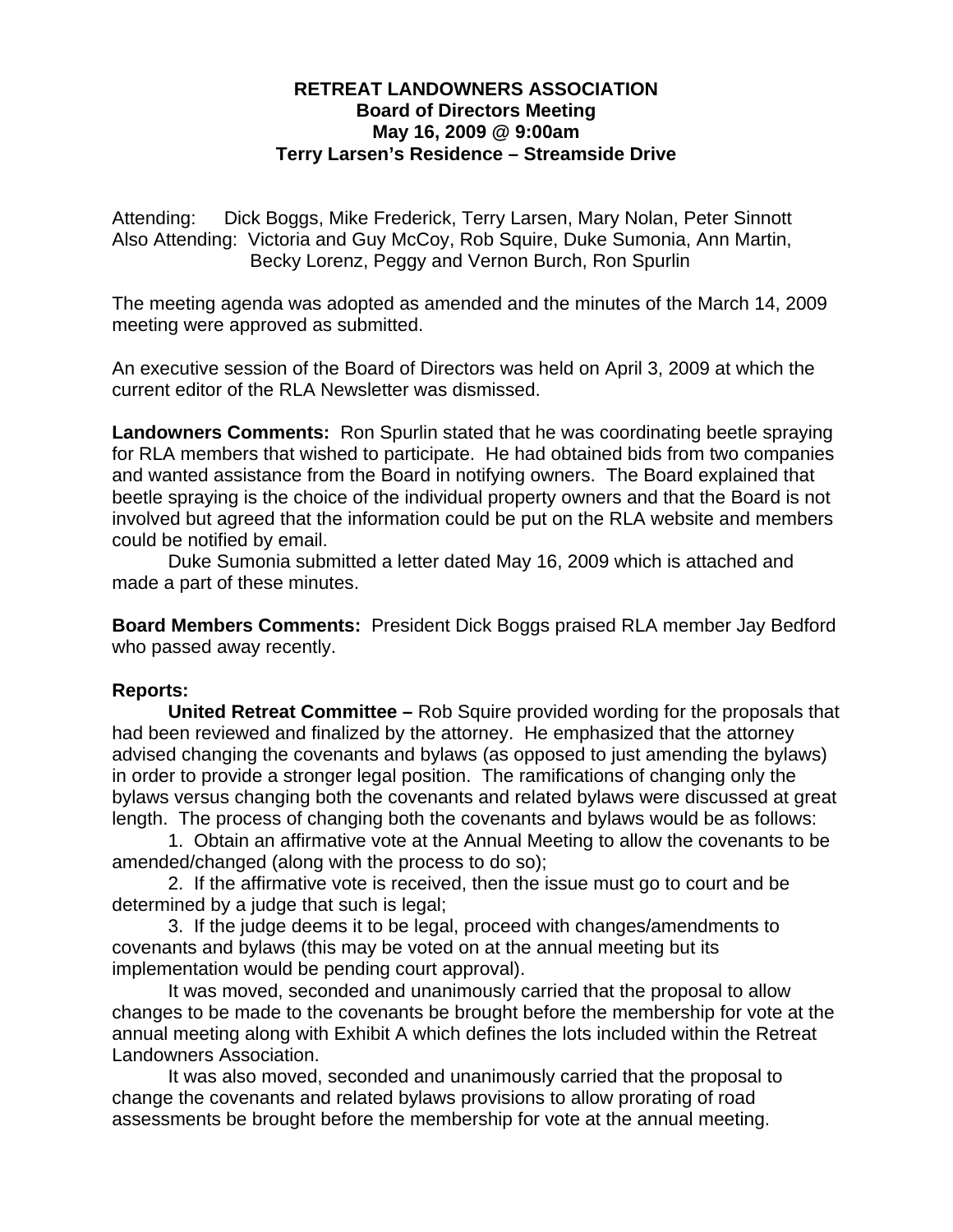Then it was moved that the Board recommend approval of covenant and bylaw changes that would allow prorating road assessments. Motion died for lack of a second.

 Rob Squire stated that he would prepare information explaining the proposals for the annual meeting package.

 **Treasurer –** Financial reports were submitted from Hobert Office Services. As of May 14, 2009, 221 landowners had paid their assessments and the Checking Account balance was \$3,365.42 and the Money Market account balance was \$75,402.60. It was moved, seconded and carried that the financial reports be accepted

 **Architectural Control Committee -**.The written report from Dennis Bicknell stated that one application was received for the construction of a children's playhouse.

**Road Committee –** Roads have been graded and road maintenance will begin June  $9<sup>th</sup>$  at 9:00am with volunteers meeting at the switchback on Bulwark Ridge Drive above Dunraven Glade Road. Recycled asphalt will be applied to ½ mile of Bulwark Ridge Drive and .3 mile of Copper Hill Road.

**Estes Valley Forest Issues Forum –** The Forest Service will complete its environmental assessment of the Retreat area soon.

**Environmental/Forest Preservation Committee –** Peggy Burch reported that the current pine beetle breakout is considered epidemic and that pockets of infestation have been found in the Retreat area. Spraying is somewhat effective in protecting trees but it is expected that this infestation could last about 10 years. Whether or not to spray is the individual property owner's decision and should owners decide to spray, they should notify their neighbors.

It was moved, seconded and carried that the meeting time be extended to 11:30am.

**Bylaws Review Committee –** The website was converted to pc format and the reporting requirements for the CCIOA were added.

 Bylaw changes made from 1986-2008 were reviewed and found to be accurate. The committee recommends that the bylaws be updated following the 2009 annual meeting, signed by the Board of Directors and notarized, and then recorded with the Larimer County Clerk and Recorder.

## **New Business:**

 **Annual Meeting Packets –** President Boggs will coordinate with members to get the annual meeting packets prepared.

 **Nominating Committee –** There are no candidates at this point for the three positions that will be available on the Board of Directors.

**Miller Fork/Former Bulwark Ridge Assoc. –** Approximately \$900 of the remaining \$2700 road maintenance funds will be spent to add road base to relieve eroded sections and to bring the road up to RLA standards. Once the funds are totally spent, the road will become part of the regular RLA road maintenance program.

**Road Signs –** Larimer County has offered to replace all RLA wooden road signs with metallic brown signs with white reflective letters at no charge for installation or maintenance. The following road names will be changed:

Copper Hill Court will become Sheep Lane

 Coyote Court will become Barking Coyote Court Elk Ridge Court will become Wild Elk Court

Bulwark Ridge will become Leaping Bobcat Lane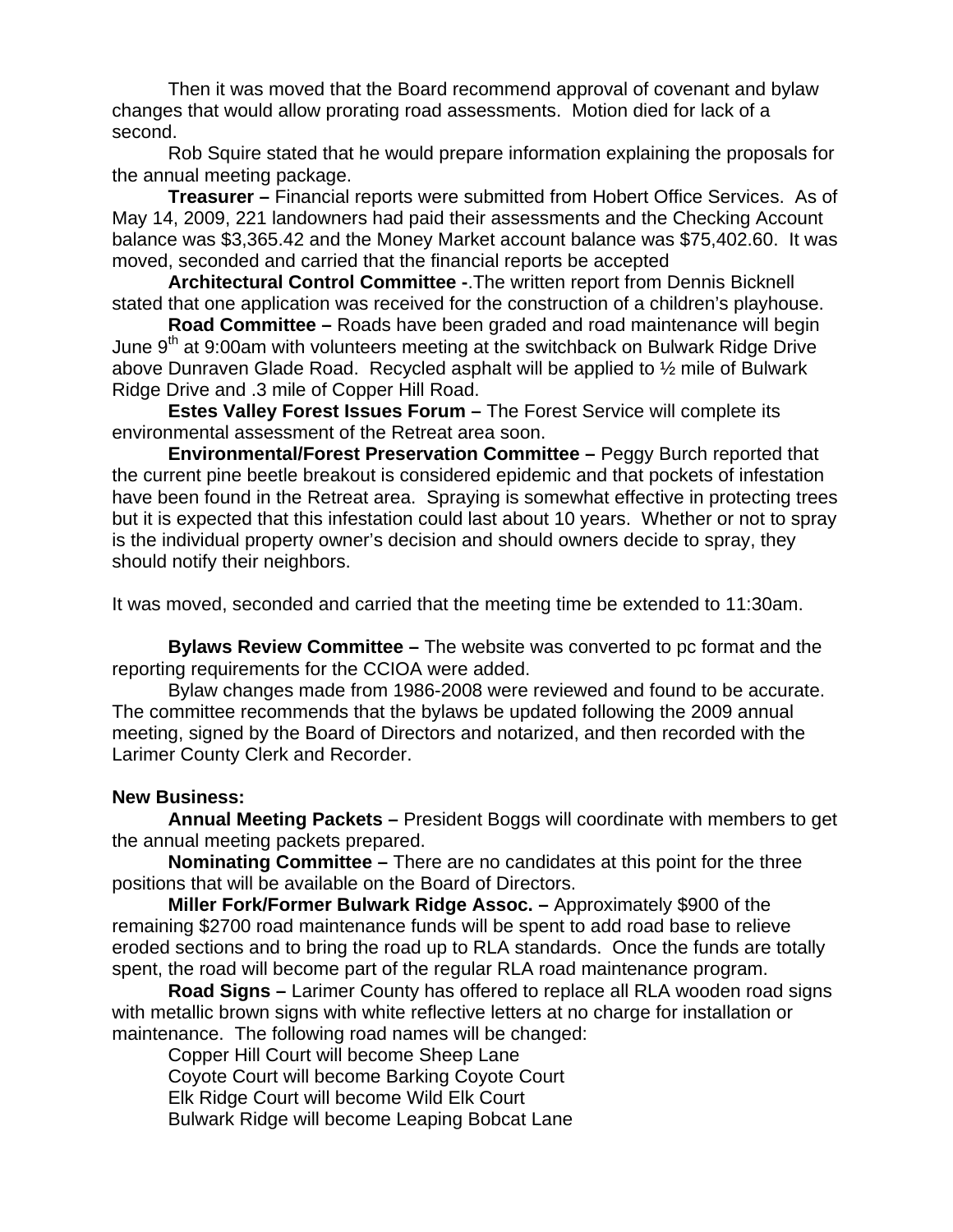It was moved, seconded and carried that the Board recommend replacement of the wood RLA road signs with the County regulation brown street signs with installation and future maintenance being the responsibility of Larimer County.

# **Old Business:**

 **Water Report –** The Larimer County Water Commissioner acknowledged receipt and acceptance of the annual report from the RLA.

 **Covenant Violations –** President Boggs will finalize the list of violations by the first week in June.

**Dry Fire Hydrants –** Members of the RLA Board will meet with the GHAVFD fire chief in June to pursue the installation of more dry fire hydrants.

Meeting adjourned at 11:20am.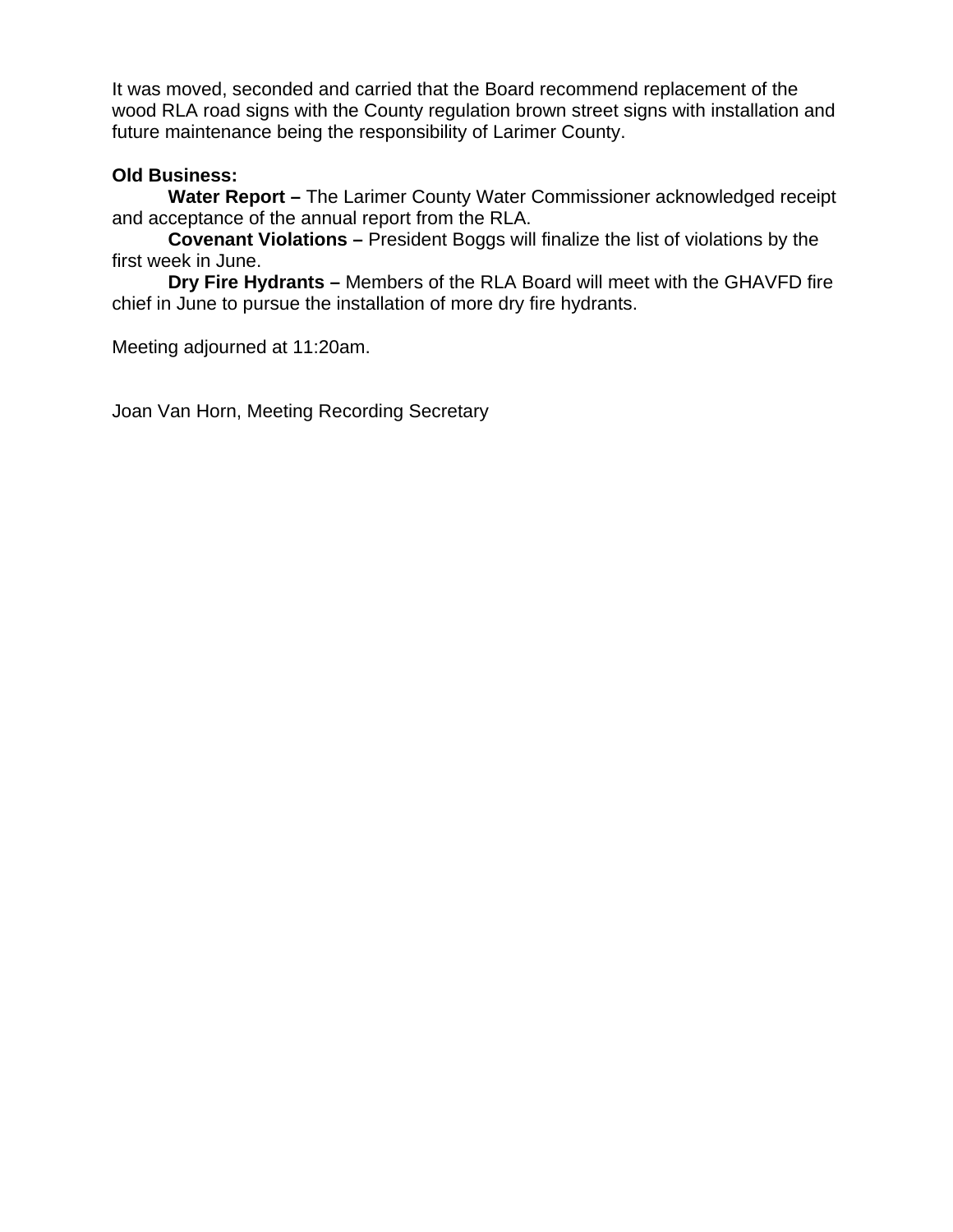# **RETREAT LANDOWNERS ASSOCIATION Board of Directors Meeting July 18, 2009 @ 9:00am Dick Bogg's Residence – Elk Ridge Drive**

Attending: Dick Boggs, Graham Fowler, Mike Frederick, Terry Larsen, Mary Nolan, Danny Perugini, Peter Sinnott Also Attending: Victoria and Guy McCoy, Rob Squire, Duke Sumonia

An executive session of the Board of Directors was held on July 11, 2009 regarding legal matters.

The meeting agenda was adopted and approval of the May 16, 2009 minutes was tabled until the next Board meeting (Board members did not receive copies).

**Landowners Comments:** Duke Sumonia asked two questions that were addressed.

**Board Members Comments:** RLA members Dr. Stan Wasman and Dr. Maurice Ward passed away recently. Graham Fowler expressed concern about the amount of money being spent on legal fees.

**Committee Reports:** All committee reports were submitted in writing and included in the annual meeting packet. There were no questions regarding the reports.

President Dick Boggs commented that numerous culverts will need to be cleaned following the heavy rainstorms which may delay other road projects.

# **New Business:**

 **Newsletter -** The next newsletter will be published after the annual meeting. Peter Sinnott volunteered to coordinate the newsletter publication.

**Streamside Road ROW –** A property owner near the junction of Streamside Drive and County Road 43 claims that the road is encroaching upon her property and has set stakes and rocks out into the roadway. There is a 25' road right-of-way and most likely the 14' wide road is within the right-of-way but a survey may be needed to verify that. Larimer County has agreed to enforce the right-of-way if the RLA verifies it. Terry Larsen volunteered to research the situation further and contact the County.

**Nominating Committee Chairman –** Danny Perugini volunteered to chair the Nominating Committee for this next year.

**Next Board Meeting –** is scheduled for Saturday, September 19<sup>th</sup> at Danny Perugini's home. The board meetings for next year will be scheduled then.

**Annual Meeting –** The pending lawsuit against the RLA will be announced but not discussed.

**Policy Changes –** Duke Sumonia expressed concern regarding changes being made to policies without adequate prior notice to the membership. After considerable discussion, it was moved and seconded that the board adopt a practice of giving advance notice of proposed policy changes as follows:

Notify membership of proposed policy changes;

Receive comments and allow discussion at the meeting; and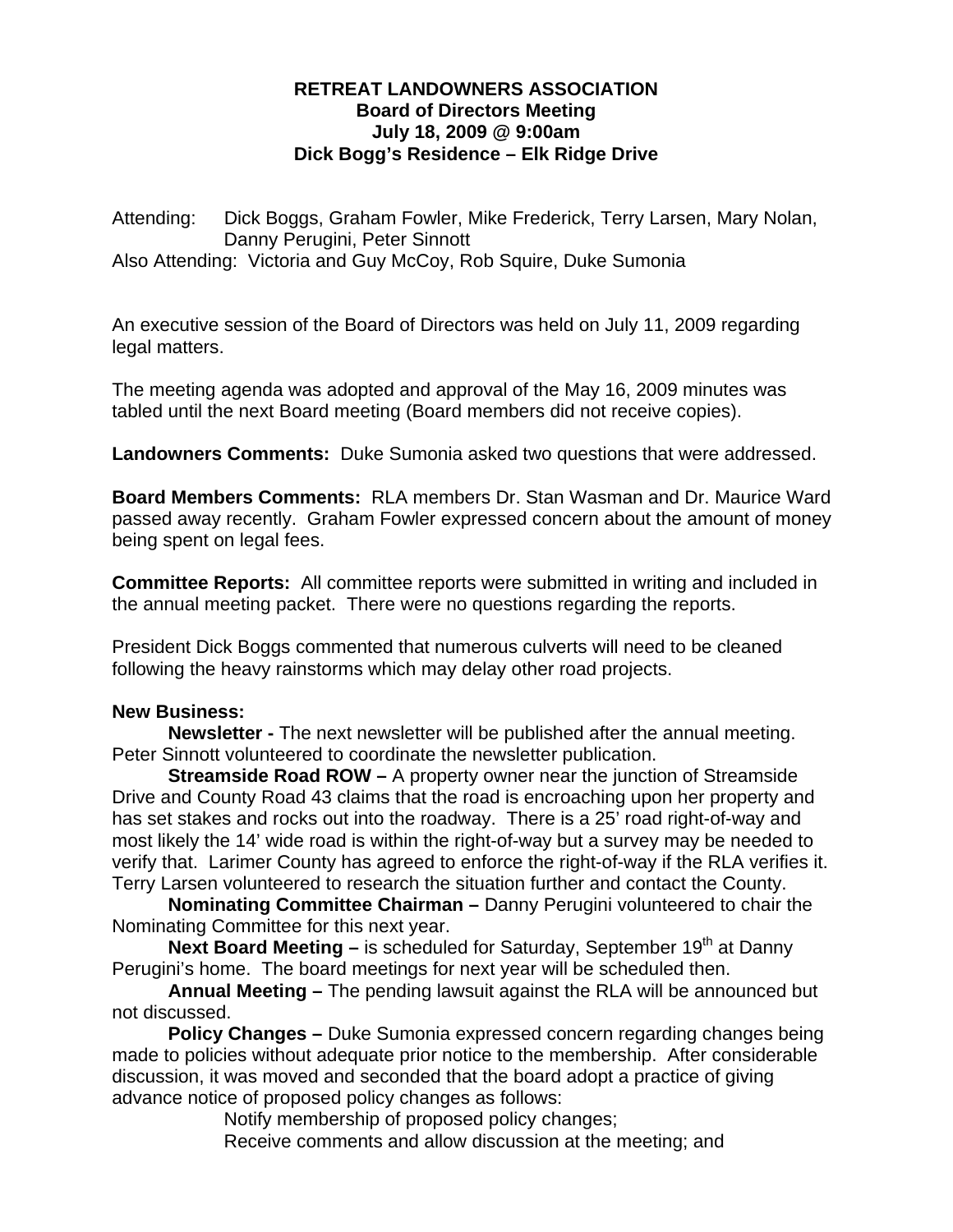If a policy is amended, added or deleted that such be published in the newsletter.

It was then moved that the motion be amended by adding the words "upon request" as follows: "Notify membership 'upon request' of proposed policy changes". The motion died for lack of a second.

 The original motion was then withdrawn and it was moved, seconded and carried as follows: That all policy amendments, deletions or additions be discussed at a Board meeting then set for final determination at the next regularly scheduled Board meeting. The proposed policy changes will be included in the minutes of the first Board meeting that will be published in the newsletter and also will serve as notice to the membership.

# **Old Business:**

 **Covenant Violations & Dry Hydrants Installation –** Both of these projects are on hold for awhile.

**Glen Haven Name Designation –** The Board approved giving Steve Childs a gift certificate in the amount of \$100 in appreciation for his efforts (and time and expenses) in successfully maintaining Glen Haven as the physical address for the Retreat and Glen Haven landowners.

The meeting adjourned at 11:15am.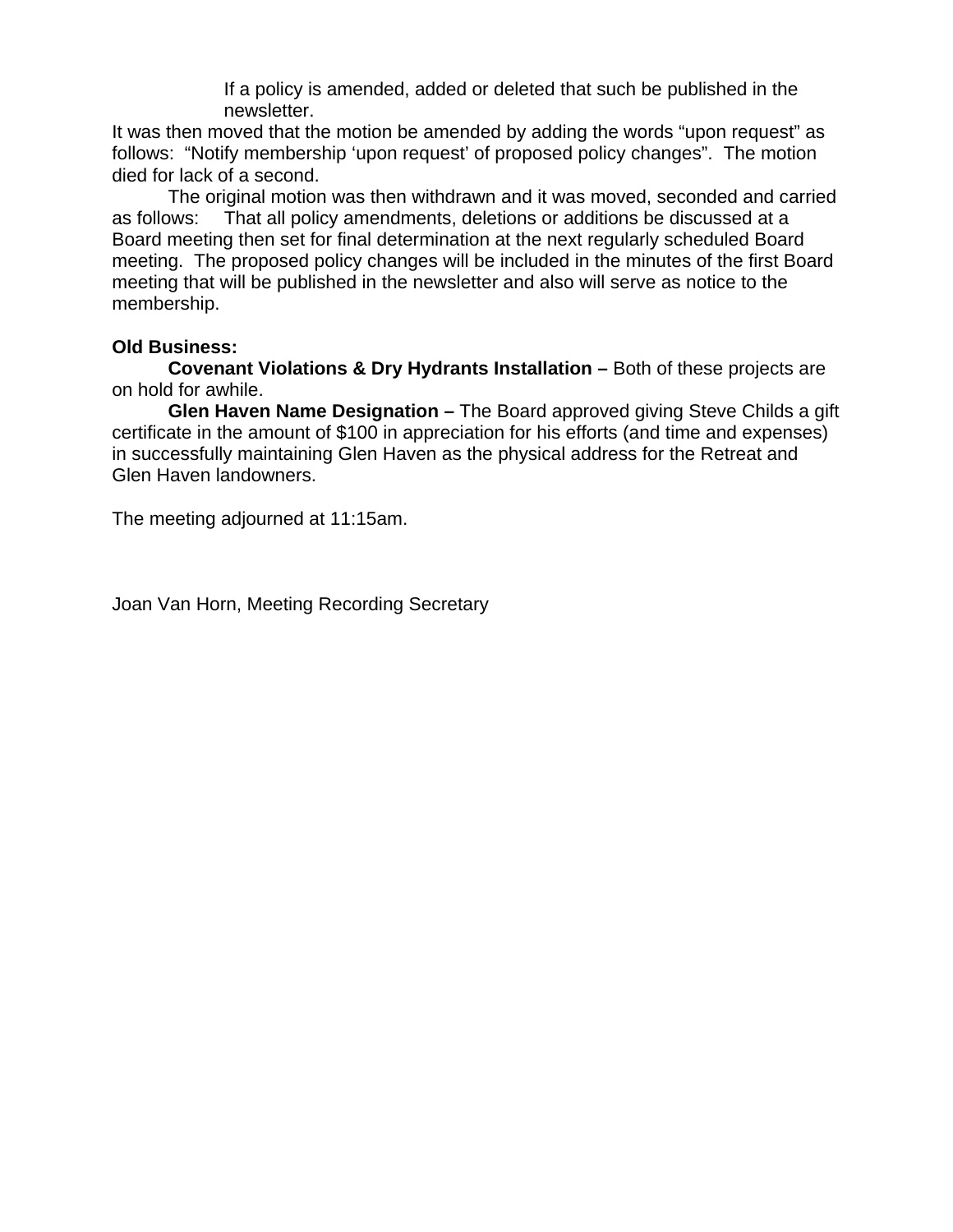# **RETREAT LANDOWNERS ASSOCIATION Board of Directors Meeting September 19, 2009 @ 9:00am Danny Perugini's Residence – Dunraven Glade Drive**

Attending: Dick Boggs, Danny Perugini, Claude Alkire, Mike Frederick, Terry Larsen, Mary Nolan, Peter Sinnott Also Attending: Ann Martin, Victoria McCoy, Rob Squire, and Duke Sumonia

New Board member Claude Alkire was welcomed and the meeting agenda was adopted. The minutes of the May 16, 2009 minutes were approved with the amendment that the paragraph entitled "Miller Fork/ Former Bulwark Ridge Assoc." be deleted. The minutes of the July 18, 2009 Board meeting and Annual Meeting were approved.

**Landowners Comments:** Ann Martin suggested (and the Board agreed) that a formal thank you be sent to the firefighters who battled the blaze at the Dunraven Glade Trailhead last week. Duke Sumonia announced that he will submit in writing documentation regarding roads and gates and perhaps other matters..

**Board Members Comments:** It was reiterated that all changes to bylaws and policies need to be signed and incorporated into the official copies of such. Also, minutes posted on the website should include the letters referenced in the minutes.

**Election of Officers:** Danny Perugini was nominated and unanimously elected as President and immediately took charge of the meeting. The following were then elected to office: Vice President – Mary Nolan Secretary/Treasurer – Peter Sinnott

**Reports:** Duke Sumonia requested that committee reports be made available to members at meetings and also posted on the RLA website.

**Treasurer –** Written financial reports were submitted by Hobert Office Services. The check account balance is \$1697.08 and the money market account balance is \$50,413.90 as of September 15, 2009**.** Seven properties have sold since May 14th and only one assessment has not been received in full for 2009. Increasing the \$100 property transfer fee was briefly discussed and put on hold for further discussion at a future meeting.

**Architectural –** A written report from chairman Dennis Bicknell stated that no new cabin applications have been submitted but applications for a few repairs and/or additions have been received.

**Roads –** Dick Boggs reported that the roads held up well during several rains and that the water pump had to be replaced on the grader.

**Environmental –** In her written report, Peggy Burch stated that the mountain beetle flight took place in late August and that property owners should start checking for pitch tubes sometime in October to identify trees that should be taken out next spring.

**Website & Newsletter –** Hobert Office Services maintains the RLA website and Peter and Stephanie Sinnott are currently producing the RLA newsletter.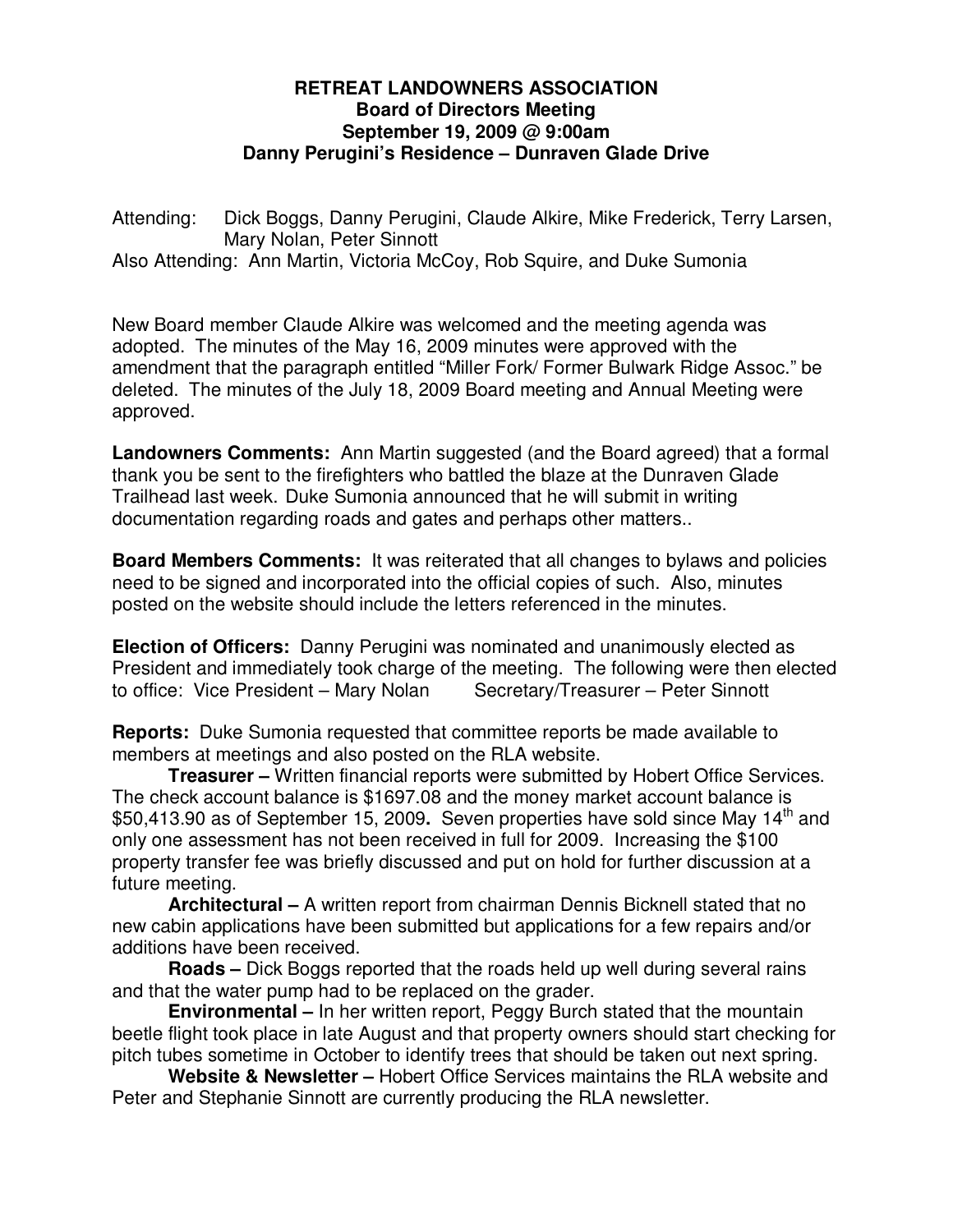# **Old Business:**

 **Lawsuit –** A motion to dismiss has been filed by the RLA attorney. CNA has not responded as to why it is not representing the RLA in this lawsuit so Peter Sinnott will draft a letter to CNA for the President's review.

**Motions 1 & 2 –** Rob Squire presented a time line for proceeding with voting on Motions 1 & 2 in accordance with the actions of the membership at the July 18, 2009 annual meeting. The proposed time line included a mailing by September  $25<sup>th</sup>$  for a special general membership meeting scheduled for November 7<sup>th</sup>. Duke Sumonia suggested that a special membership meeting be held to amend the bylaws to allow mail-in ballots. If the bylaws amendment were approved, then the Board could proceed with voting on Motions 1 & 2 via mail-in ballot. Details to accomplish the bylaws amendment were discussed and it was then moved, seconded and carried that the Board call a special membership meeting (date to be determined) to amend the bylaws to allow issues determined by the Board to be voted on by mail-in ballots.

**Inspection of Retreat Records Policy –** It was moved, seconded and carried that the number of days be changed from five (5) to ten (10) and that the location be changed to Hobert Office Services.

**Streamside Entrance ROW –** Van Horn Engineering surveyed the Streamside entrance right-of-way and determined that the road was within the right-of-way. The County Road Engineer has been contacted regarding the survey and he will contact the property owner to remove obstructions from the road. Despite being informed of the survey results, the property owner remains uncooperative so the Board authorized the attorney to send her a letter. The Board will also notify CNA of a possible lawsuit from this situation.

# **New Business:**

 **2009-10 Board Meetings –** Board meetings are scheduled for

|                |          | November 21 @ Mary Nolan's residence |
|----------------|----------|--------------------------------------|
| March 20       | $\omega$ | Mike Frederick's residence           |
| June 12        |          | @ Dick Bogg's residence              |
| September 18 @ |          | Danny Perugini's residence           |

**Annual Meeting –** July 24, 2010 @ 10:00 am (Board meeting to follow immediately after)

**2009 Budget Meeting –** Sat. October 10 @ 9:00 am @ Terry Larsen's

**Tax Reports -** It was moved, seconded and carried that Anita Meis be hired to do the year-end tax reports.

Meeting adjourned at 11:40am.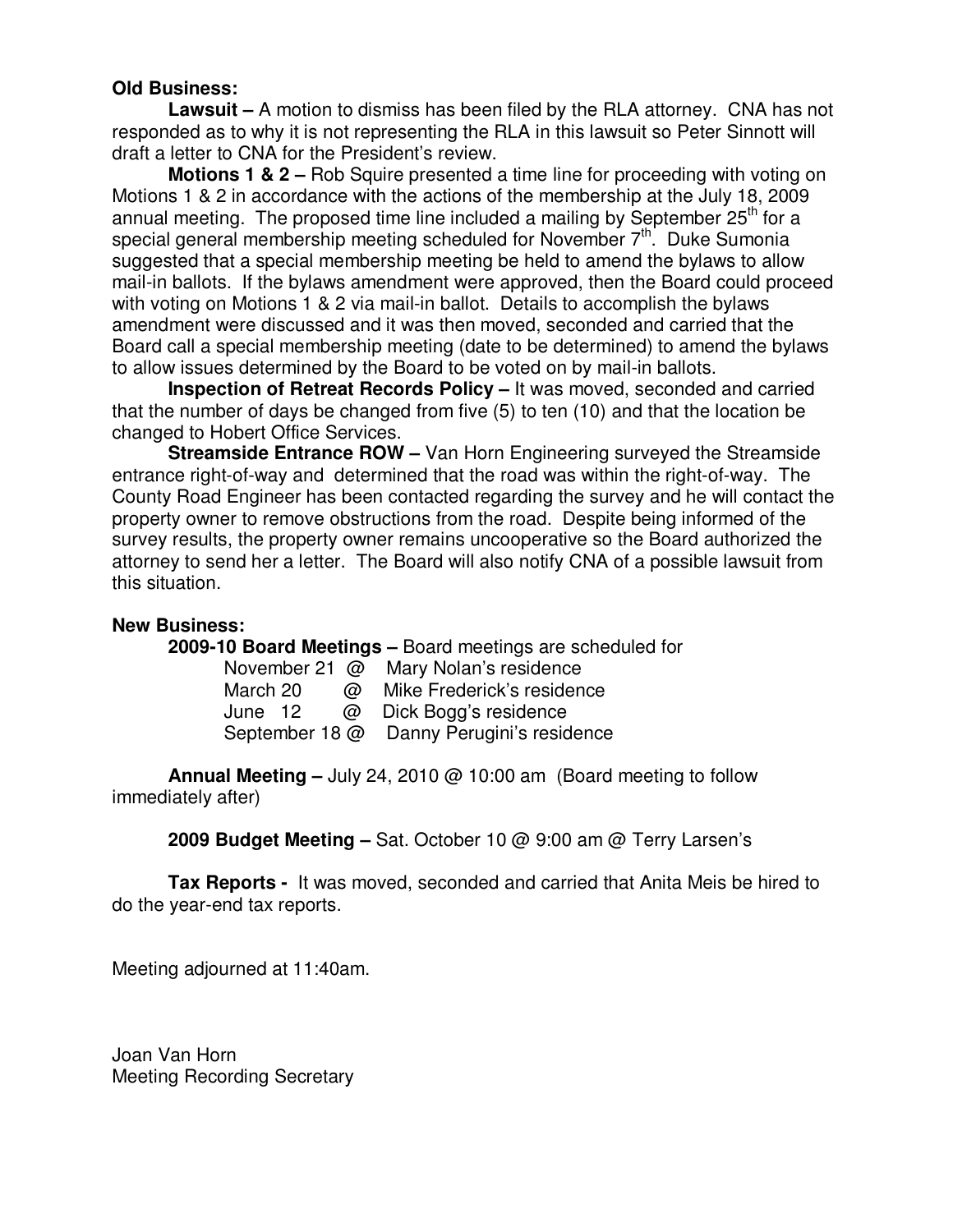# **RETREAT LANDOWNERS ASSOCIATION, INC. Special Meeting – October 24, 2009 – 2:00pm Glen Haven Town Hall Glen Haven, Colorado**

**A special meeting of the Retreat Landowners Association was scheduled for October 24, 2009 at 2:00pm at the Glen Haven Town Hall to vote on a motion to amend the bylaws in order to allow the use of mail-in ballots.** 

**Following introductions of the current Board of Directors, it was determined that a quorum of forty (40) members attending and signed in was not achieved and, therefore, the meeting could not be called to order and the motion could not be officially voted on.** 

**Recorded by Joan Van Horn**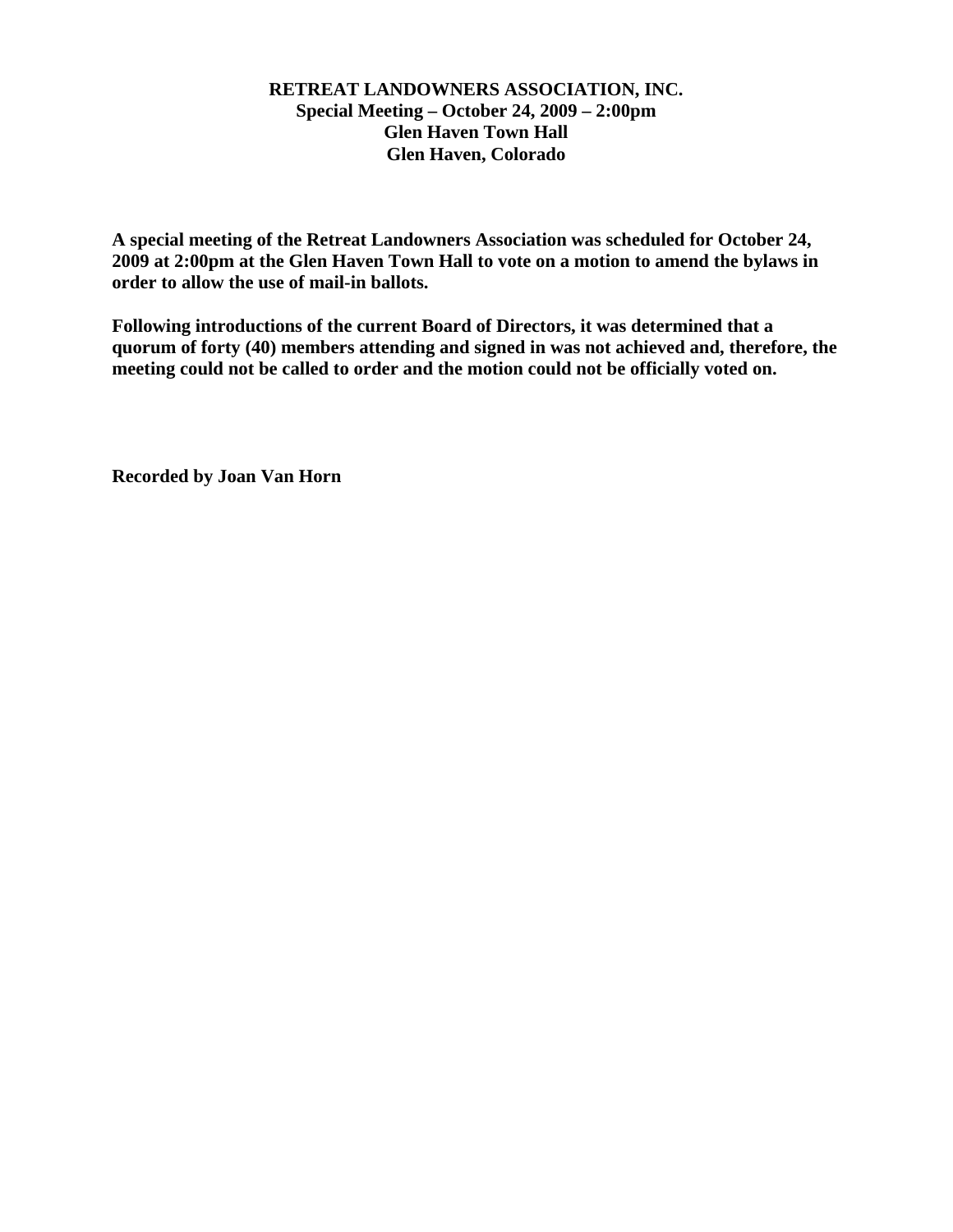# **RETREAT LANDOWNERS ASSOCIATION Board of Directors Meeting November 21, 2009 @ 9:00am Mary Nolan's Residence – Elk Ridge Drive**

Attending: Danny Perugini, Claude Alkire, Dick Boggs, Mike Frederick, Terry Larsen, Mary Nolan, Peter Sinnott Also Attending: Peggy and Vernon Burch, Victoria McCoy, Duke Sumonia, Joe and

Diane Lavaux

President Danny Perugini called the meeting to order. Duke Sumonia requested that he be added to the end of the agenda. The agenda was adopted with the addition of Duke Sumonia's matter at the end if meeting time remained. The minutes of the September 19, 2009 minutes were approved.

**Landowner Comments:** Victoria McCoy asked numerous questions and offered various comments until the three minute limitation for individual comments was reached. Ms. McCoy refused to stop speaking when told her time was up. She was then asked to stop disrupting the meeting or she would have to leave. When she refused again, the President told her that he would have to call the Sheriff to have her removed. Her reply was to go ahead and call the Sheriff. The meeting then continued and Duke Sumonia submitted comments and asked questions for three minutes.

**Board Member Comments:** Terry Larsen reported that the survey conducted by Van Horn Engineering on the Streamside entrance right-of-way has been completed with one minor addition and will be recorded in the Larimer County Records.

# **Reports:**

**Treasurer –** Written financial reports were submitted by Hobert Office Services. The check account balance is \$1630.14 and the money market account balance is \$43,418.08 as of November 18, 2009. Two properties have sold since September 16<sup>th</sup>.

**Architectural –** Chairman Dennis Bicknell's written report stated that a modification to previously submitted plans by the Phillips on Streamside Drive was processed.

**Roads –** Dick Boggs reported that a new contractor had been obtained to chip the slash piles and all was chipped less expensively and faster than previously. The new contractor's machinery is capable of handling slash up to 12 inches in diameter. Dick requested that homeowners be informed in the next newsletter that tree stumps, trash, and building materials cannot be included in slash piles. Homeowners must dispose of such materials themselves.

**Environmental –** Peggy Burch presented her written report concerning the mountain pine beetle and the fungus and beetle affecting the Douglas fir trees.

**Glen Haven Area Volunteer Fire Department –** Peggy Burch, serving as the liaison between the GHAVFD Board of Directors and the RLA Board of Directors, reported that 19 emergency calls have been received so far this year. Most calls involved medical emergencies but two of the fire emergencies were the Dunraven Glade Trailhead fire and the downtown Estes Park fire. Twelve directors have just been elected to the GHAVFD Board and the fire department is seeking more volunteers. The next GHAVFD Board meeting will be in January.